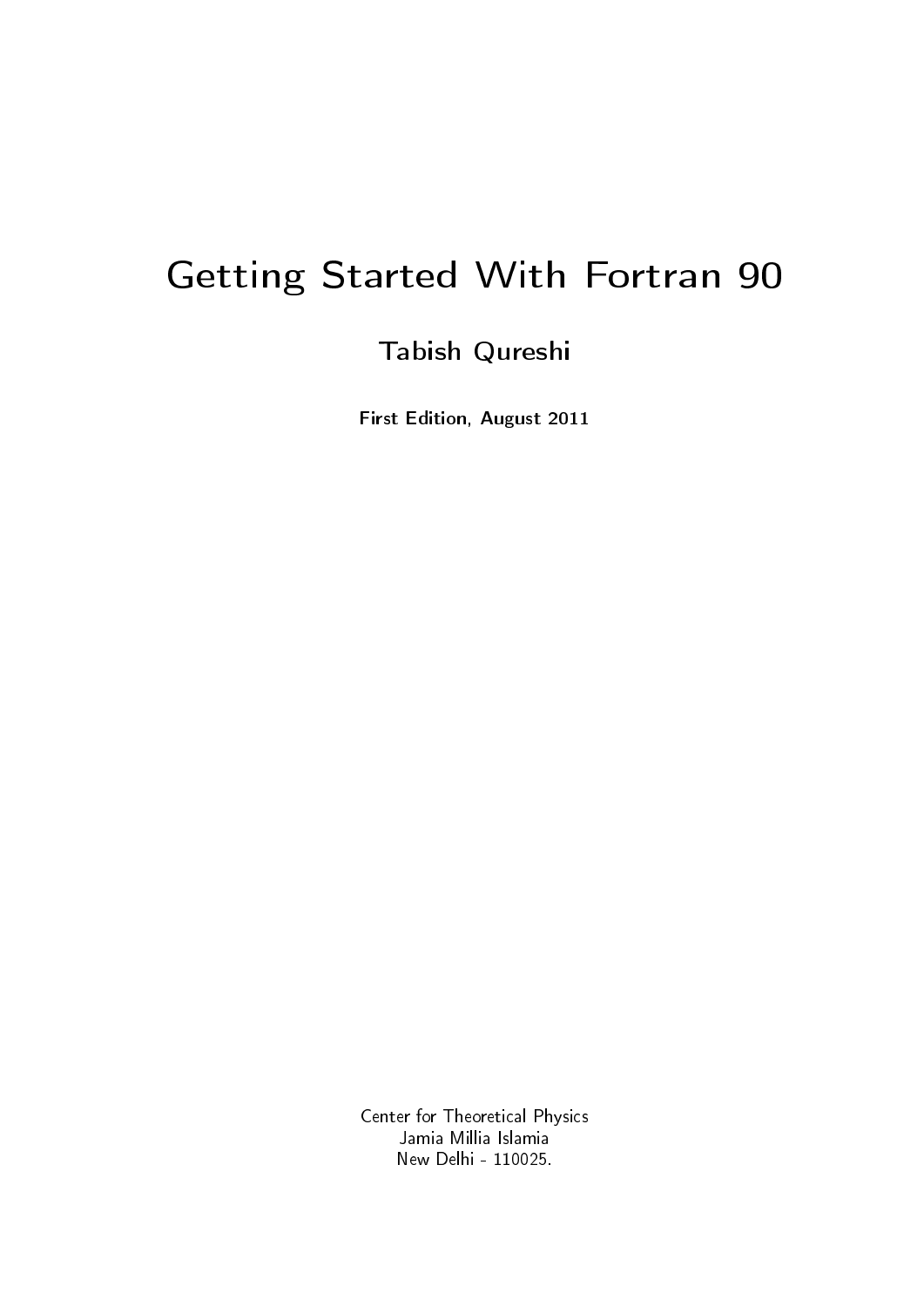## Contents

|              | 1 Programming Languages and Fortran           | $\overline{2}$ |
|--------------|-----------------------------------------------|----------------|
|              | 2 Fortran Basics                              | 3              |
|              | 3 Variables, types, and declarations          | $\overline{a}$ |
|              | 4 Expressions and assignment                  | 5              |
|              | 5 Simple Input/Output                         | $\overline{7}$ |
|              | 6 The if statements                           | 8              |
| $\mathbf{7}$ | Loops                                         | 8              |
|              | <b>8 Arrays and Matrices</b>                  | 10             |
|              | 9 Subprograms                                 | 12             |
|              | 10 Random numbers and Monte Carlo simulations | 13             |
|              | 11 Some tit-bits                              | 15             |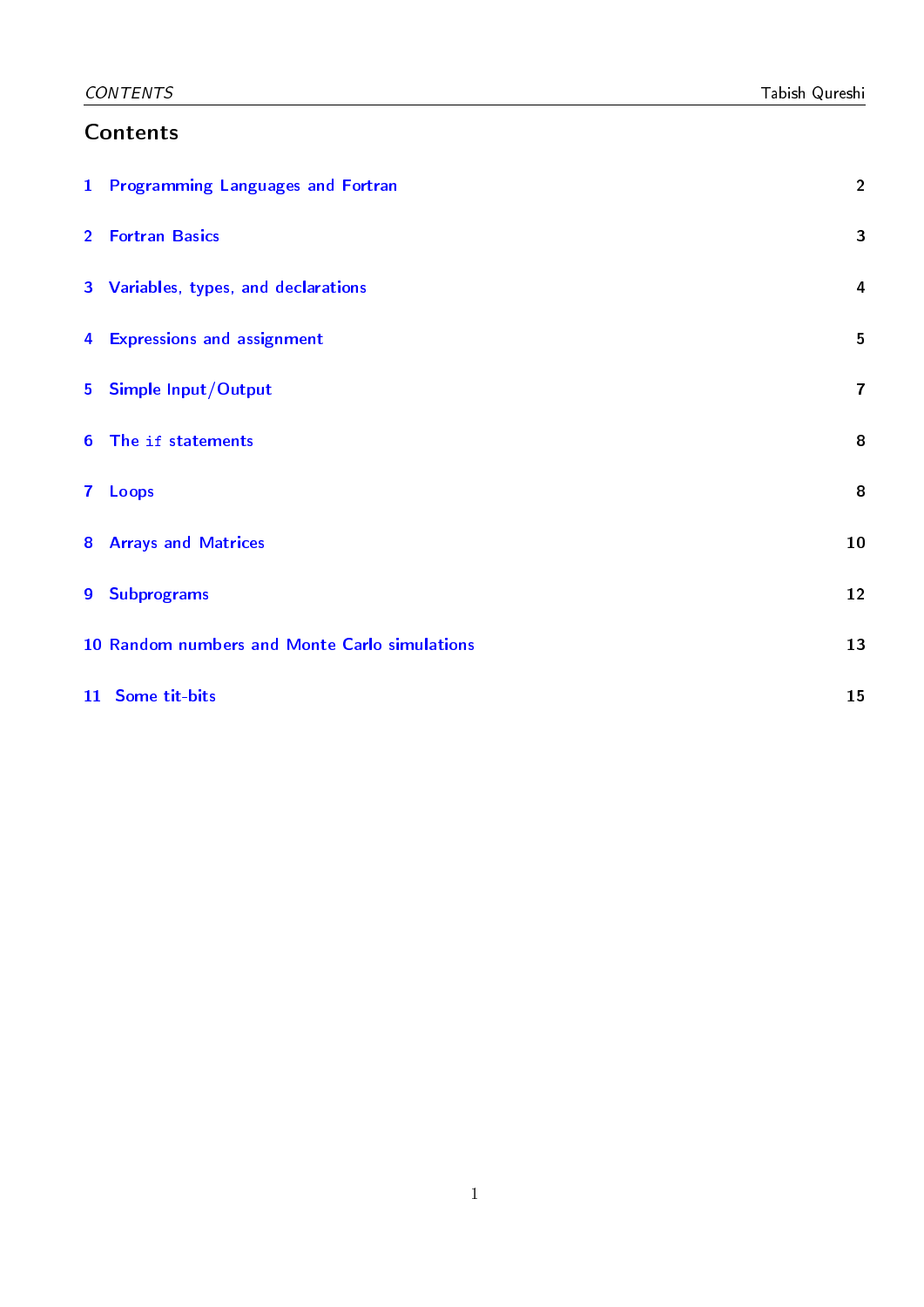## <span id="page-2-0"></span>1 Programming Languages and Fortran

## Programming Languages

We all know that computers are made of digital circuitary, where only two states are important, the high state, and the low state. That makes it possible to simulate binary numbers, where any number can be represented by a sequence of zeros and ones. High state of the digital circuits become 1, and low states 0. This way, a computer can store numbers and calculate anything it is asked to. However, there is one downside to this - all numbers and all instructions have to be supplied in the binary format, what we will loosely call, the machine language. Human mind is not used to binary instructions, but that is the only language the computers understand.

So, the solution people came up with, is as follows. Create a language which is easy to understand for human beings, what we will call, a high-level language. It is called high-level, because it doesn't go down to the level of the computer. In order for the computer to understand the instructions (program) written in this language, it has to be translated into the machine language, something which the computer understands. This process of translation to the machine language is called compilation. A special program which does it, is called a compiler. Once compiled, the computer understands the instructions written by human beings, and executes them.

There are several high-level programming languages, developed for specific purposes. C and  $C++$  are generalpurpose programming languages, COBOL is for business related tasks, BASIC, Pascal are again general purpose languages.

## What is Fortran?

Fortran is a general purpose programming language, mainly intended for mathematical computations in science applications (e.g. physics). Fortran is an acronym for FORmula TRANslation. Fortran was the first high-level programming language. The work on Fortran started in the 1950's at IBM and there have been many versions since. By convention, a Fortran version is denoted by the last two digits of the year the standard was proposed. Thus we have Fortran 66, Fortran 77 and Fortran 90 (95). The most common Fortran version today is Fortran 90.

Users should be aware that most Fortran 90 compilers also allow Fortran 77, i.e. any Fortran 77 program is also a valid program in Fortran 90.

## Why learn Fortran?

The most natural reason to learn Fortran is that it is the easiest programming language, and well-suited for scientific computation. Fortran is the dominant programming language used in scientific applications. It is therefore important for physics (or engineering) students to be able to read and modify Fortran code. A major advantage Fortran has is that it is standardized by ANSI (American National Standards Institute) and ISO (International Standards Organization). As a resultm if your program is written in ANSI Fortran 77 or ANSI Fortran 90, then it will run on any computer that has a Fortran 90 compiler. Thus, Fortran programs are portable across computer platforms

From time to time, so-called experts predict that Fortran will die out and soon become extinct. However, previous predictions of the downfall of Fortran have always been wrong. Fortran is the most enduring computer programming language in history. So let us learn to program in Fortran.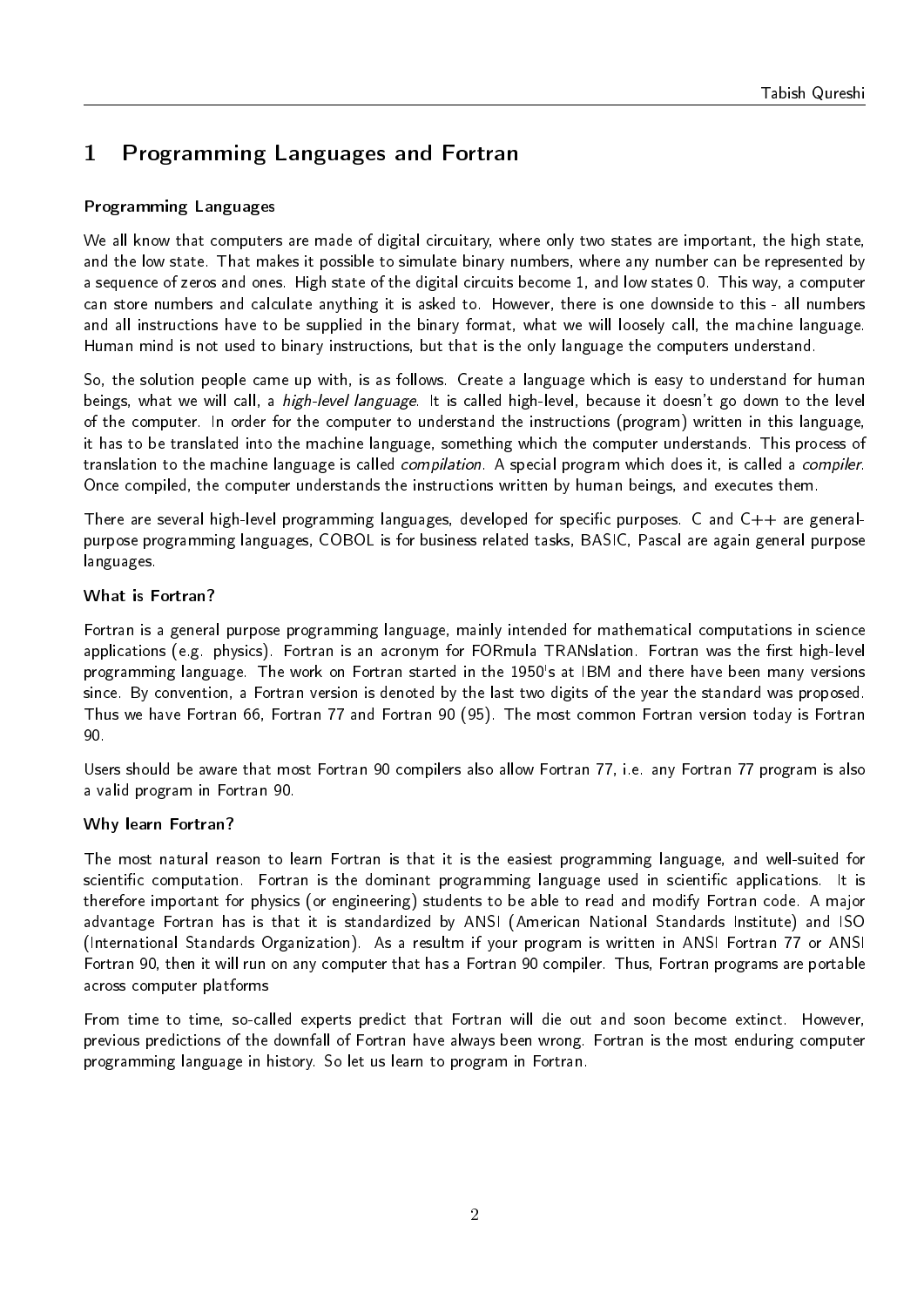## <span id="page-3-0"></span>2 Fortran Basics

A Fortran program is just a sequence of lines of text. The text has to follow a certain syntax to be a valid Fortran program. We start by looking at a simple example where we calculate the area of a circle:

```
program circle
      real r, area
c This program reads a real number r and prints
c the area of a circle with radius r.
      write(*,*) 'Give radius r:'
      read(*,*) r
      area = 3.14159*rr*rwrite(*,*) 'Area = ', area
      stop
      end
```
The lines that begin with a "c" are *comments* and have no purpose other than to make the program more readable for humans. We type the program in a file called circle.f90, the ".f90" file-extension being the convention in Linux. Compiling and running the program in Linux typically looks like the following:

```
tabish@mutinao:~$ gfortran circle.f90
tabish@mutinao:~$ ./a.out
Give radius r:
\mathbf{z}Area = 28.274311tabish@mutinao:~$
```
## Program organization

A Fortran program generally consists of a main program and possibly several subprograms (or functions or subroutines). For now we will assume all the statements are in the main program; subprograms will be treated later. The structure of a main program is:

```
program name
non-executable statements (declarations)
statements
stop
end
```
All non-executable statements should come before the executable statements. In this tutorial, words that are in italics should not be taken as literal text, but rather as a generic description. The stop statement is optional and may seem superfluous since the program will stop when it reaches the end anyway but it is recommended to always terminate a program with the stop statement to emphasize that the execution flow stops there.

#### Column position rules

Fortran 77 is not a free-format language, but has a very strict set of rules for how the source code should be formatted. The most important rules are the column position rules:

```
Col. 1 : Blank, or a "c" or "*" for comments
Col. 2-5 : Statement label (optional)
Col. 6 : Continuation of previous line (optional)<br>3
```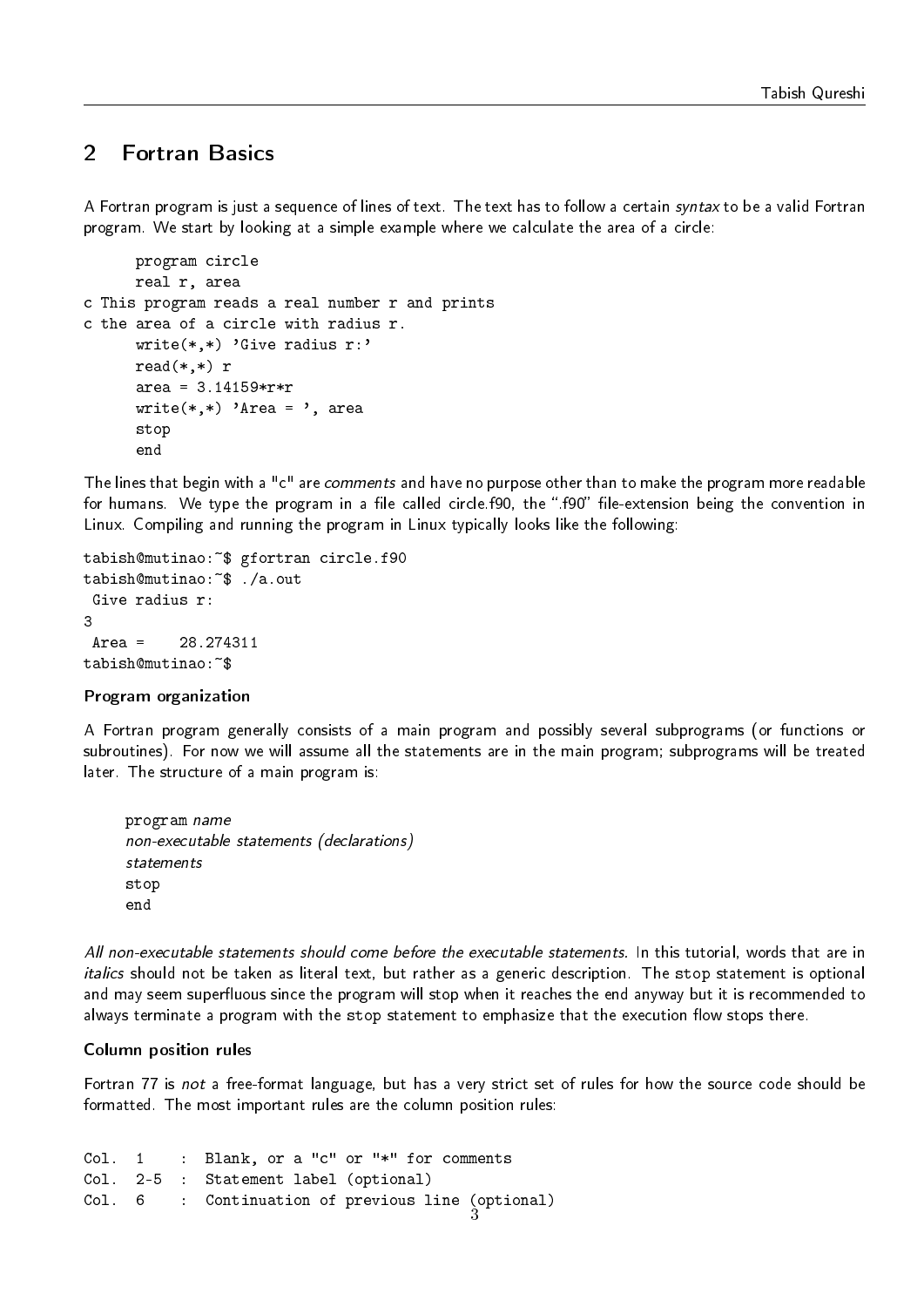```
Col. 7-72 : Statements
Col. 73-80: Sequence number (optional, rarely used today)
```
Most lines in a Fortran 77 program starts with 6 blanks and ends before column 72, i.e. only the statement field is used.

Fortran 90 allows free format, so you may ignore the above restrictions completely, if you name your file something.f90 and are using gfortran, the GNU Fortran 90 compiler.

Apart from putting a "c" in the first column, there is another way of adding comments to your program. Any text after an exclamation mark (!) is considered a comment. The exclamation mark may appear anywhere on a line (except in positions 2-6). Comments may appear anywhere in the program. Well-written comments help you read your program better at a later stage.

### Continuation

Occasionally, a statement does not fit into one single line. One can then break the statement into two or more lines, and use the continuation mark in position 6. Example:

```
c23456789 (This is a comment to just indicate column positions)
       area = 3.14159265358979
     & *r*r
```
Any character can be used instead of the plus sign as a continuation character. It is considered good programming style to use either the plus sign, an ampersand, or numbers (2 for the second line, 3 for the third, and so on).

## <span id="page-4-0"></span>3 Variables, types, and declarations

#### Variable names

Variable names in Fortran consist of characters chosen from the letters a-z and the digits 0-9. The first character must be a letter. (Note: Fortran 77 only allows variable names of length 1-6).

#### Types and declarations

Every variable *should* be defined in a *declaration*. This establishes the type of the variable. The most common declarations are:

```
integer list of variables
real list of variables
double precision list of variables
complex list of variables
logical list of variables
character list of variables
```
The list of variables should consist of variable names separated by commas. Each variable should be declared exactly once. If a variable is undeclared, Fortran 77 uses a set of *implicit rules* to establish the type. This means all variables starting with the letters i-n are integers and all others are real. Most compilers still allow these implicit rules, but you should not! If you do not consistently declare your variables, you in danger of making errors which are hard to debug.

#### Integers and floating point variables

Fortran has only one type for integer variables. Integers are usually stored as 32 bits (4 bytes) variables. Fortran 4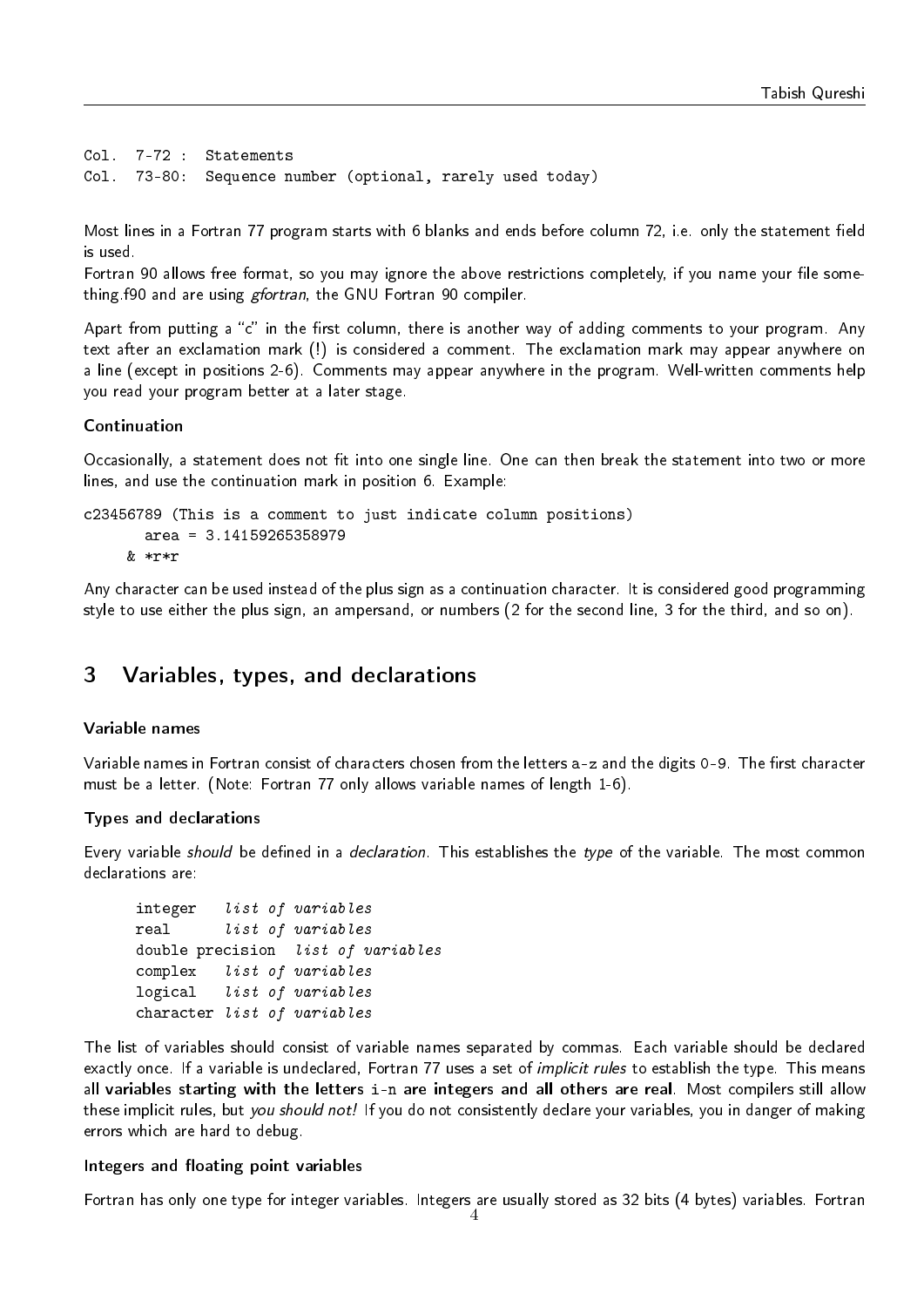has two different types for floating point variables, called real and double precision. While real is often adequate, some numerical calculations need very high precision and double precision should be used. Usually a real is a 4 byte variable and the double precision is 8 bytes, but this is machine dependent. Some non-standard Fortran versions use the syntax real\*8 to denote 8 byte floating point variables.

## <span id="page-5-0"></span>4 Expressions and assignment

## Constants

The simplest form of an expression is a *constant*. There are 6 types of constants, corresponding to the 6 data types. Here are some integer constants:

3 0 -105  $+15$ 

Then we have real constants:

3.0 -0.25 -2.7E6 3.73E-2

The E-notation will be clear from the following: -2.7E6 means  $-2.7\times10^6$ , and 3.33E-2 means  $0.0373$ .

## Assignment

The assignment has the form  $variable\_name = expression$ or, for example

 $a = b$ 

The above statement should not be read as a is equal to b. Rather, it should be interpreted as follows: Evaluate the right hand side and assign the resulting value to the variable on the left. With this meaning, the following two statements will make perfect sense

```
a = 5a = a + 1
```
The variable a takes the value 5, and then 1 is added to that value, to make the value of a as 6. If you don't take this interpretation, you will cancel a from both sides, and will get a nonsensical answer!

### Expressions

The simplest expressions are of the form

operand operator operand

and an example is

 $x + v$ 

The result of an expression is itself an operand, hence we can nest expressions together like

 $x + 2 * y$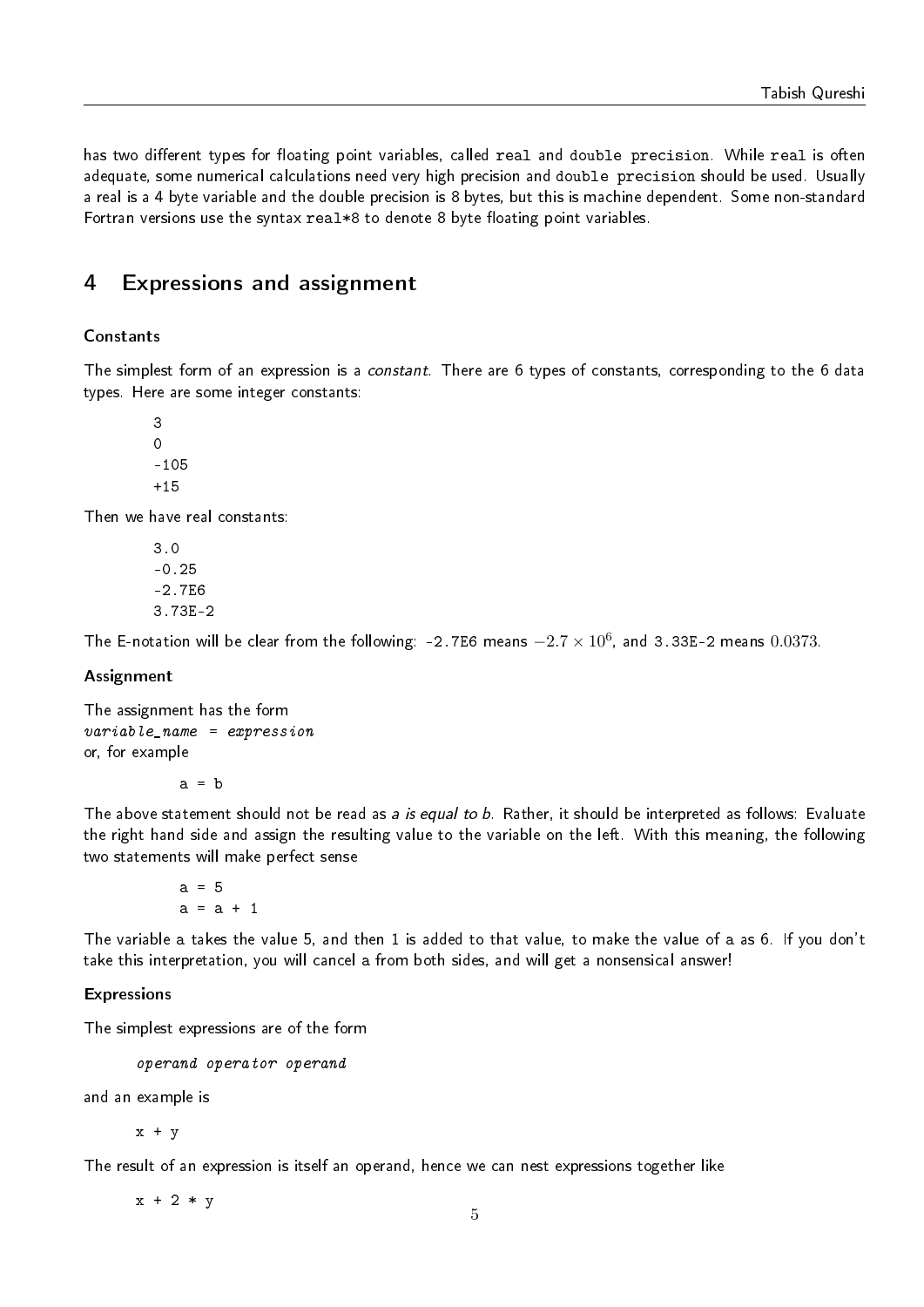This raises the question of precedence: Does the last expression mean  $x + (2*y)$  or  $(x+2)*y$ ? The precedence of arithmetic operators in Fortran 77 are (from highest to lowest):

```
** \quad {exponentiation} - x**3 means x^3*,/ {multiplication, division}
+,- {addition, subtraction}
```
All these operators are calculated left-to-right, except the exponentiation operator \*\*, which has right-to-left precedence. If you want to change the default evaluation order, you can use parentheses.

The above operators are all binary operators. there is also the unary operator - for negation, which takes precedence over the others. Hence an expression like -x+y means what you would expect.

Extreme caution must be taken when using the division operator, which has a quite different meaning for integers and reals. If the operands are both integers, an integer division is performed, otherwise a real arithmetic division is performed. For example, 3/2 equals 1, while 3./2. equals 1.5.

### Built-in functions

There are many built-in functions in Fortran. Some of the most common are:

| abs  | absolute value        |
|------|-----------------------|
| min  | minimum value         |
| max  | maximum value         |
| sqrt | square root           |
| sin  | sine                  |
| cos  | cosine                |
| tan  | $t$ angent            |
| atan | arctangent            |
| exp  | exponential (natural) |
| log  | logarithm (natural)   |

For example  $y = \log(3.*x**2)$  will be a valid Fortran statement.

### Logical expressions

Logical expressions can only have the value .TRUE. or .FALSE.. A logical expression can be formed by comparing arithmetic expressions using the following relational operators:

| Operator (Fortran 77) Fortran 90 Meaning |         |                                 |
|------------------------------------------|---------|---------------------------------|
| .LT .                                    |         | less than $(<)$                 |
| .LE.                                     | $\lt =$ | less than or equal $(\leq)$     |
| GT.                                      | $\gt$   | greater than $(>)$              |
| GE.                                      | $>=$    | greater than or equal $($ $>$ ) |
| EQ.                                      |         | equal $(=)$                     |
| NE.                                      |         | not equal $(\neq)$              |

These operators are generally used inside a "conditional statement". Logical expressions can be combined by the logical operators .AND. .OR. .NOT. which have the obvious meaning.

#### Logical variables and assignment

Truth values can be stored in *logical variables*. The assignment is analogous to the arithmetic assignment. Example: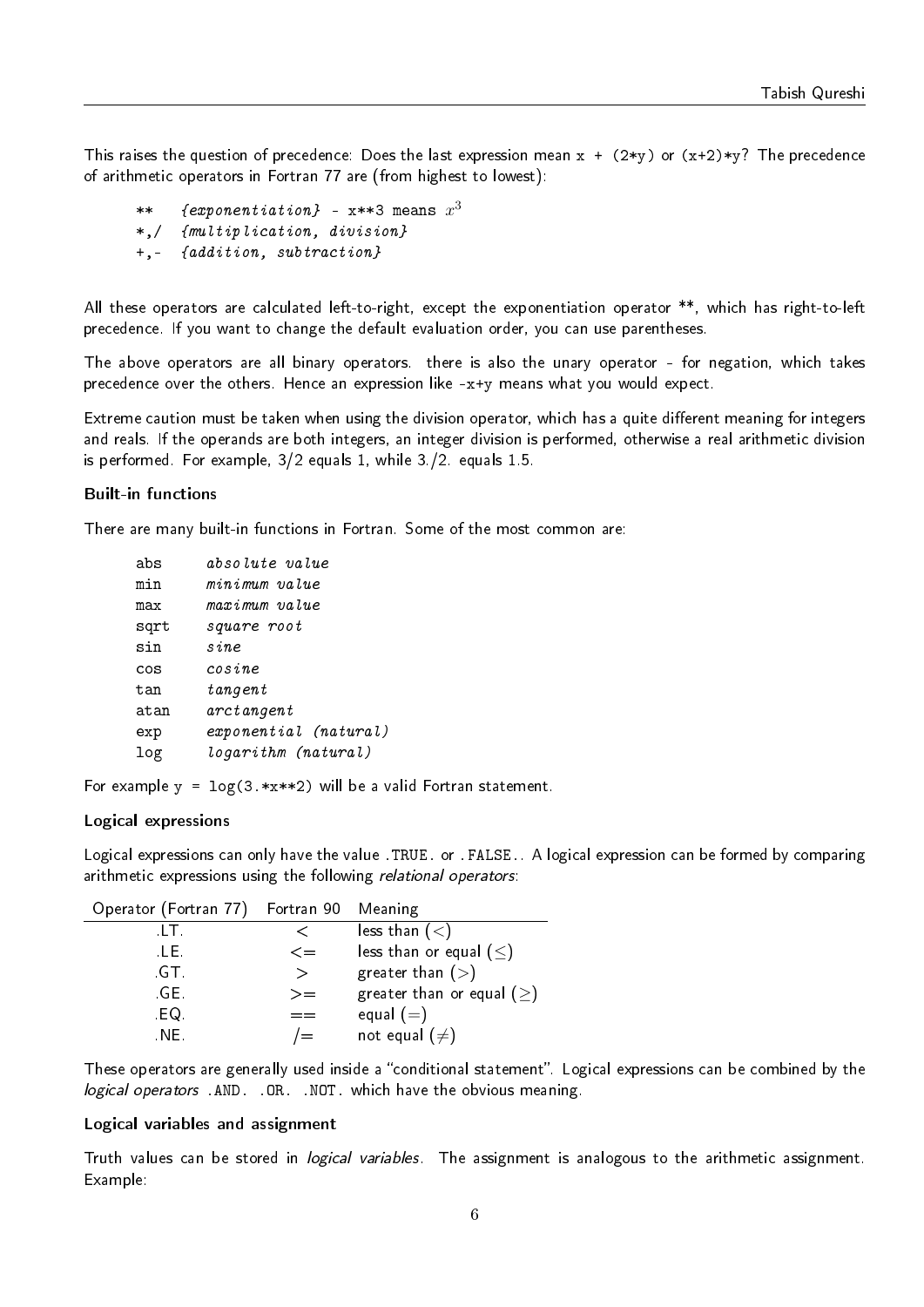logical a, b  $a = .TRUE$ .  $b = a$  . AND. 3 . LT.  $5/2$ 

The order of precedence is important, as the last example shows. The rule is that arithmetic expressions are evaluated first, then relational operators, and finally logical operators. Hence b will be assigned .FALSE. in the example above.

Logical variables are seldom used in Fortran. But logical expressions are frequently used in conditional statements like the if statement.

## <span id="page-7-0"></span>5 Simple Input/Output

An important part of any computer program is to handle input and output. For example, a program should be able to read data from the keyboard, or from a file. And it should be able to print the result to the computer screen, or to a file. In our examples so far, we have already used the two most common Fortran constructs for this: read and write. Fortran I/O can be quite complicated, so we will only describe simple cases enough for most purposes.

### Read and write

Read is used for input, while write is used for output. A simple form is

read (unit no, format no) list-of-variables write(unit no, format no) list-of-variables

The unit number can refer to either standard input, standard output, or a file. This will be described in later section. The format number refers to a label for a format statement, which you may not bother about, to start with.

It is possible to simplify these statements further by using asterisks (\*) for some arguments, like we have done in all our examples so far. This is sometimes called *list directed* read/write.

| read $(*,*)$ list-of-variables  |
|---------------------------------|
| write $(*,*)$ list-of-variables |

The first statement will read values from the standard input and assign the values to the variables in the variable list, while the second one writes to the standard output, which is the screen in most cases.

In the example on the right, the program when run, will wait for the user to give the values of m and n from the keyboard, either separated by

comma or by a space. The resulting values of  $x$ , y will be printed in a file fort.2, a name which comes from the value "2" of the unit-number. If we had used the value "10" instead of 2, the result would have been written in a file  $fort.10$ .

| Example of $1/O$      |
|-----------------------|
| integer m, n          |
| real x, y             |
| $read(*,*)$ m, n      |
| $x = 1.0*(m+n)/(m*n)$ |
| $y = 1.0*(m-n)/(m*n)$ |
| $write(2, *)$ x, y    |
| stop                  |
| end                   |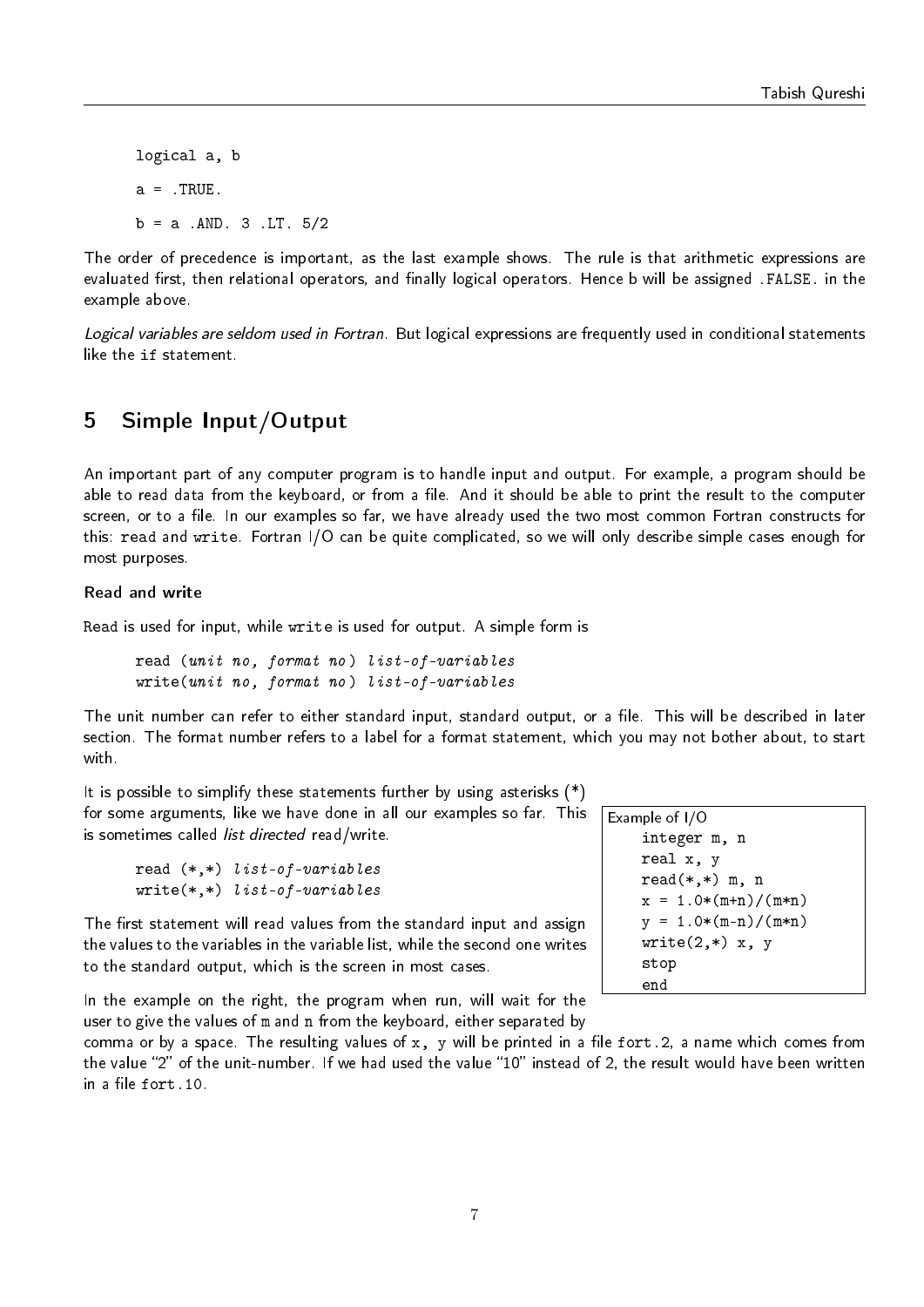## <span id="page-8-0"></span>6 The if statements

An important part of any programming language are the conditional statements. The most common such statement in Fortran is the if statement, which actually has several forms. The simplest one is the logical if statement:

if (logical expression) executable statement

This has to be written on one line. This example finds the absolute value of x:

if  $(x < 0) x = -x$ 

If more than one statement should be executed inside the if, then the following syntax should be used:

```
if (logical expression) then
   statements
endif
```
The most general form of the if statement has the following form:

```
if (logical expression) then
   statements
elseif (logical expression) then
   statements
 :
 :
else
   statements
endif
```
The execution flow is from top to bottom. The conditional expressions are evaluated in sequence until one is found to be true. Then the associated code is executed and the control jumps to the next statement after the endif.

## Nested if statements

if statements can be nested in several levels. To ensure readability, it is important to use proper indentation. You should avoid nesting many levels of if statements since things get hard to follow.

## <span id="page-8-1"></span>7 Loops

For repeated execution of similar group of statements, loops are used. If you are familiar with other programming languages you have probably heard about for-loops, while-loops, and until-loops. Fortran has one loop con-

```
Example of if statement
  real x, r
  r = 3.141592654read(*,*) x, y
  if (sqrt(x**2 + y**2) > r) then
     write(*, *) 'yes'
  else
     write(*, *) 'no'
  endif
  stop
  end
```

```
Example of nested if statement
real x, y
read(*,*) x, y
if (x > 0) then
   if (x \ge y) then
      write(*,*) 'x is +ve and x \ge y'
   else
      write(*,*) 'x is +ve but x < y'endif
elseif (x < 0) then
   write(*, *) 'x is negative'
else
   write(*, *) 'x is zero'
endif
stop
end
```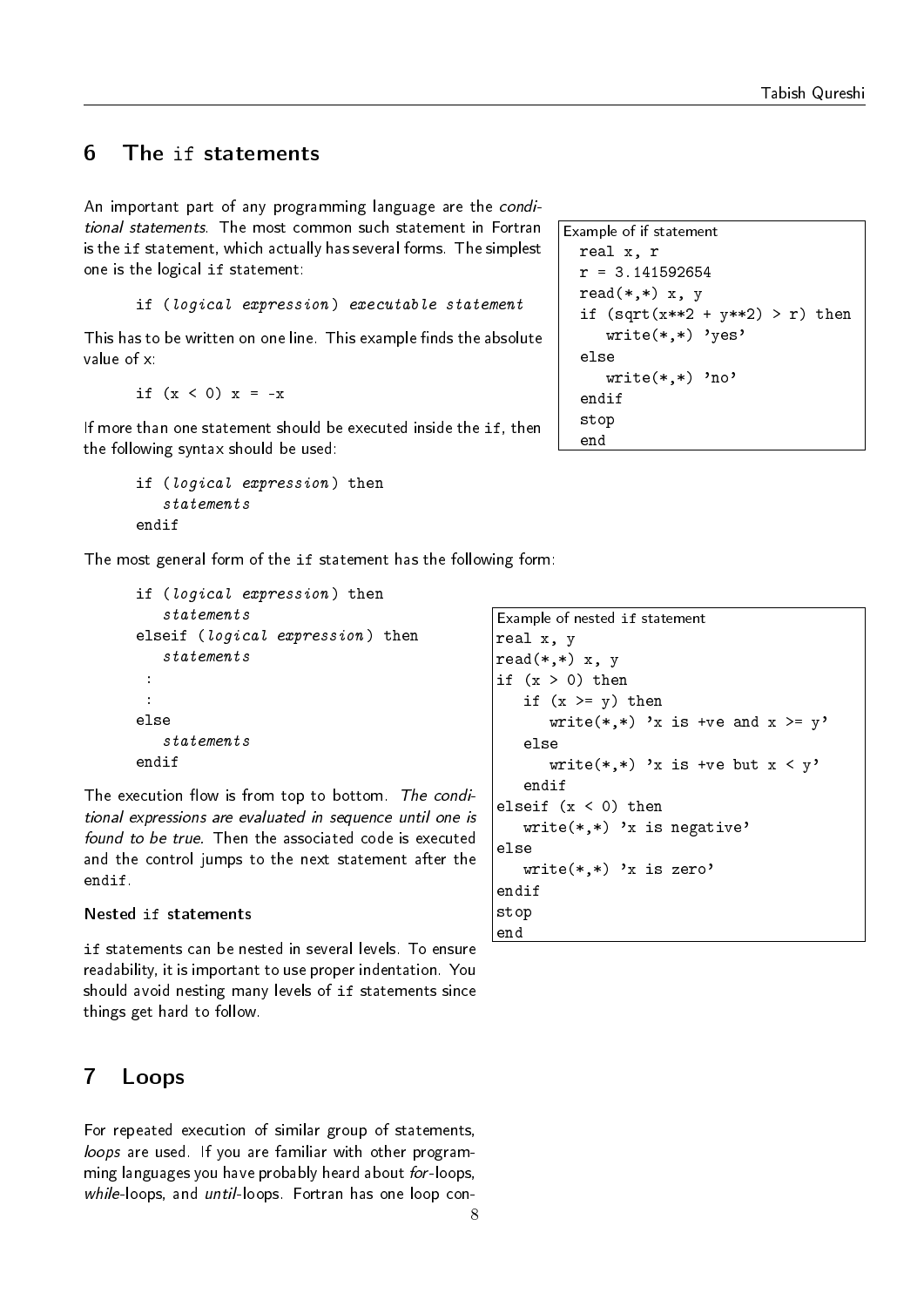struct, called the do-loop, which is most commonly used. The do-loop corresponds to what is known as a for-loop in other languages. Other loop constructs have to be simulated using the if and goto statements.

### do-loops

The do-loop is used for simple counting. Here is a simple example that prints the cumulative sums of the integers from 1 through n (assume n has been assigned a value elsewhere):

```
integer i, n, sum
sum = 0do i = 1, n
   sum = sum + iwrite(*,*) 'i = ', i
   write(*, *) 'sum = ', sum
enddo
```
The variable defined in the do-statement is incremented by 1 by default. However, you can define any other integer to be the step. This program segment prints the even numbers between 1 and 10 in decreasing order:

```
integer i
do i = 10, 1, -2write(*,*) 'i = ', i
enddo
```
The general form of the do loop is as follows:

```
do var = start, end, step
   statements
enddo
```
var is the loop variable (often called the *loop index*) which must be integer, start specifies the initial value of var, end is the terminating bound, and *step* is the increment. All the three of these need not always be variables and constants, they can also be expressions.

Note: The do-loop variable must never be changed by other statements within the loop! This will cause great confusion.

## do while loop

There is another kind of loop in Fortran 90, the do while loop. The syntax of the loop is as follows

```
do while (logical expression )
   executable statements
enddo
```
Here the executable statements will be continually repeated in sequence, as long as the logical expression is true. This

```
Factorial of a number using do loop
  integer n, fac
  read(*,*) n
  fac = 1do i = 1, n
     fac = fac * ienddo
  write(*,*) n, '! is ', fac
  stop
  end
```
In how many steps does a random-walker travel a distance 20 integer n, step, L, seed  $L = 0$  $n = 0$  $read(*,*)$  seed ! +ve integer

```
call srand(seed) ! random no. setup
do while(.true.)
   if (rand(0) > 0.5) then
      step = +1else
      step = -1endif
  L = L + stepn = n + 1if (iabs(L) == 20) exit
enddo
write(*,*) n, L
stop
end
```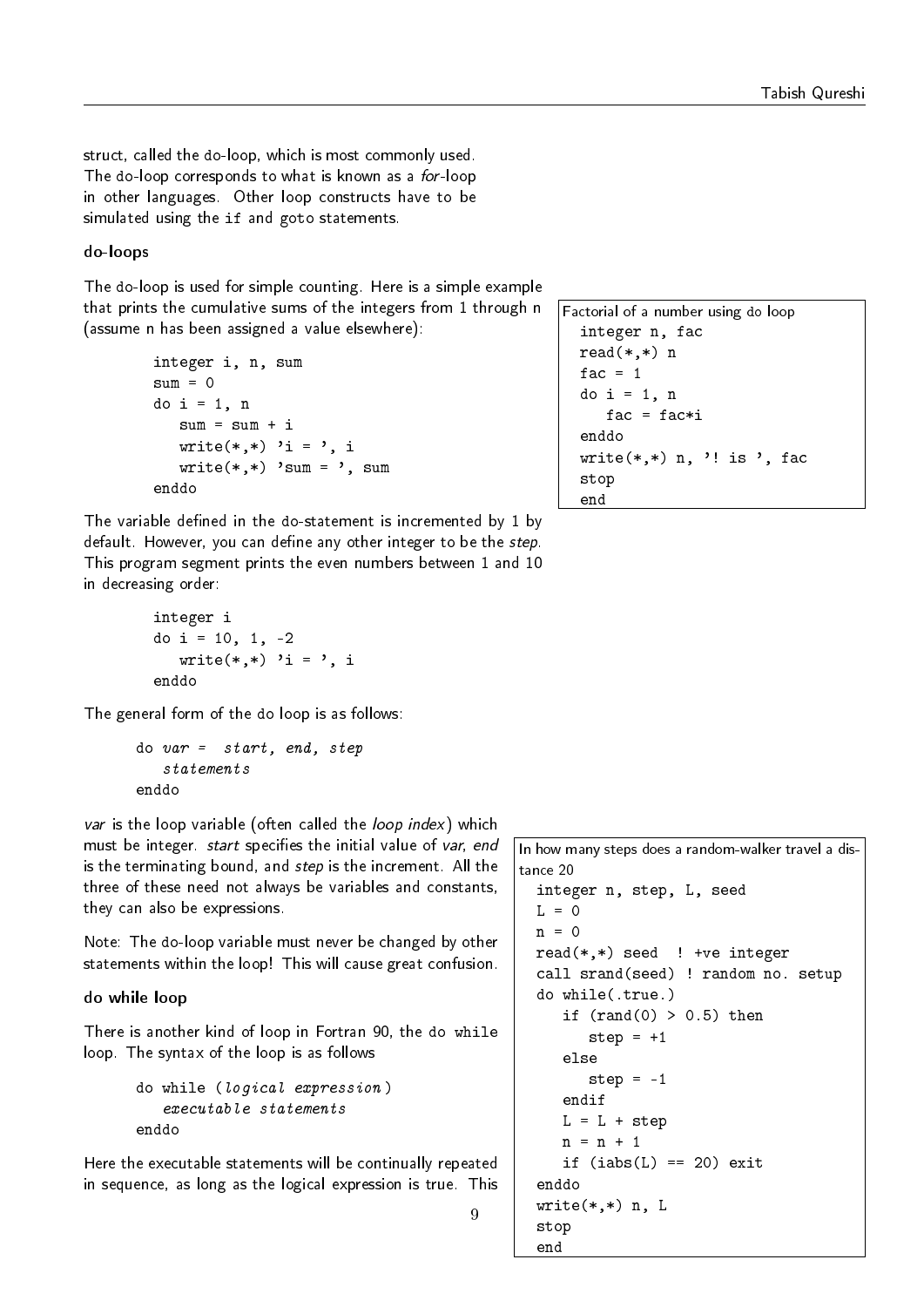can be used in situations where you want to continue repeating some procedure until a particular condition is satisfied. For example, the following program

```
integer i
i = 0do while(i < n)i = i + 1write(*,*) 'i = ', i
enddo
stop
end
```
will work exactly like a do loop with do  $i=1, n$ .

## <span id="page-10-0"></span>8 Arrays and Matrices

There are many computational problems in which one needs

to use subscripted variables, like vectors and matrices. The

variable type (called *data type*) Fortran uses for representing such objects is called *array*. A one-dimensional array is like a vector, while a two-dimensional can be thought of as a matrix. For example a 1-d array of size  $n$ can store n numbers at a time, and a 2-d array of size  $m \times n$  can store  $m \times n$  numbers at a time. Like normal variables, arrays are also real, integer, double precision, or even logical.

## One-dimensional arrays

The simplest array is the one-dimensional array, which is just a linear sequence of numbers stored consecutively in memory. All arrays, and their size, have to be declared in the beginning of the program. For example, the declaration

real a(10)

declares a as a real array of length 10. By convention, Fortran arrays are indexed starting from 1. Thus the first element of the array is denoted by  $a(1)$  and the last by  $a(10)$ . However, you may define an arbitrary index range for your arrays using the following syntax:

real b(0:9), gamma(-100:100)

Here, b is exactly similar to a from the previous example, except the index runs from 0 through 9. gamma is an array of length 201.

Each element of an array can be thought of as a separate variable, and can be used as such. You reference the i'th element of array a by  $a(i)$ . Here is a code segment that stores the 10 first square numbers in the array sq:

```
integer i, sq(10)
do i = 1, 10sq(i) = i**2enddo
```
A common bug in Fortran programs is that the program tries to access array elements that are out of bounds or undefined. This

```
Create a normalized random vector
 real a(100), norm, scale
 integer n
 n = 100a(1) = rand(1) ! initialize..
 norm = 0.0do i = 1, n
     a(i) = rand(0)norm = norm + a(i)*a(i)enddo
 scale = 1./sqrt(norm)do i = 1, n
     a(i) = scale * a(i)enddo
 stop
  end
```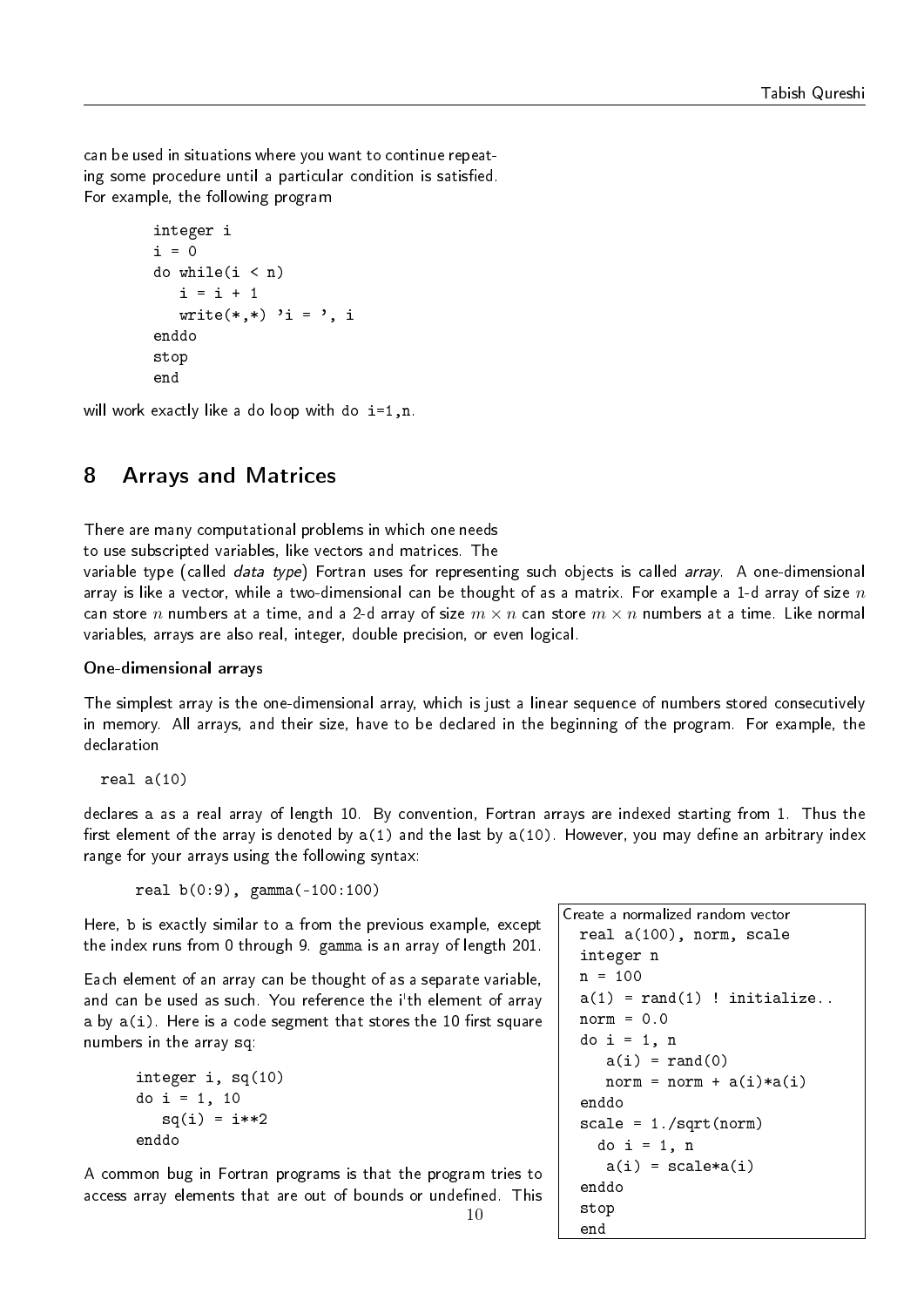is the responsibility of the programmer, and the Fortran compiler will not detect any such bugs!

#### Matrices: 2-dimensional arrays

Matrices are very important in linear algebra. Matrices are usually represented by two-dimensional arrays. For example, the declaration

real  $A(3,5)$ 

defines a two-dimensional array of  $3*5=15$  real numbers. It is useful to think of the first index as the row index, and the second as the column index. Hence we get the graphical picture:

 $A(1,1)$   $A(1,2)$   $A(1,3)$   $A(1,4)$   $A(1,5)$  $A(2,1)$   $A(2,2)$   $A(2,3)$   $A(2,4)$   $A(2,5)$  $A(3,1)$   $A(3,2)$   $A(3,3)$   $A(3,4)$   $A(3,5)$ 

The row and column indices of matrices start from 1 by default, but like 1-d arrays, they can also be defined to start from 0 or a negative value. For example

integer spin(-10:10, -20:20)

is a valid  $21 \times 41$  matrix.

It is quite common in Fortran to declare arrays that are larger than the matrix we want to store. This is perfectly legal. Do not assume that all these elements of a defined

matrix are initialized to zero by the compiler (some compilers will do this, but not all). So, you have to initialize all elements of an array to zero, if the program is such that it will try to use some elements before assigning values to them.

There is an alternate way to declare arrays in Fortran. The statements

```
real A, x
dimension x(50), A(10,20)}
```
are equivalent to

```
real A(10,20), x(50)
```
This dimension statement is considered old-fashioned style today.

#### Multi-dimensional arrays

Fortran allows arrays of higher dimensions too. The syntax and storage format are analogous to the twodimensional case, so we will not spend time on this.

```
Multiplying two matrices
 integer n, i, j, k
real a(3,3), b(3,3), c(3,3)
 n = 3
 read(*,*) a
 read(*,*) b
 do i = 1, n
    do j = 1, n
       c(i, j) = 0.0do k = 1, n
          c(i,j) = c(i,j) + a(i,k)*b(k,j)enddo
    enddo
 enddo
 write(*, *) c
 stop
 end
```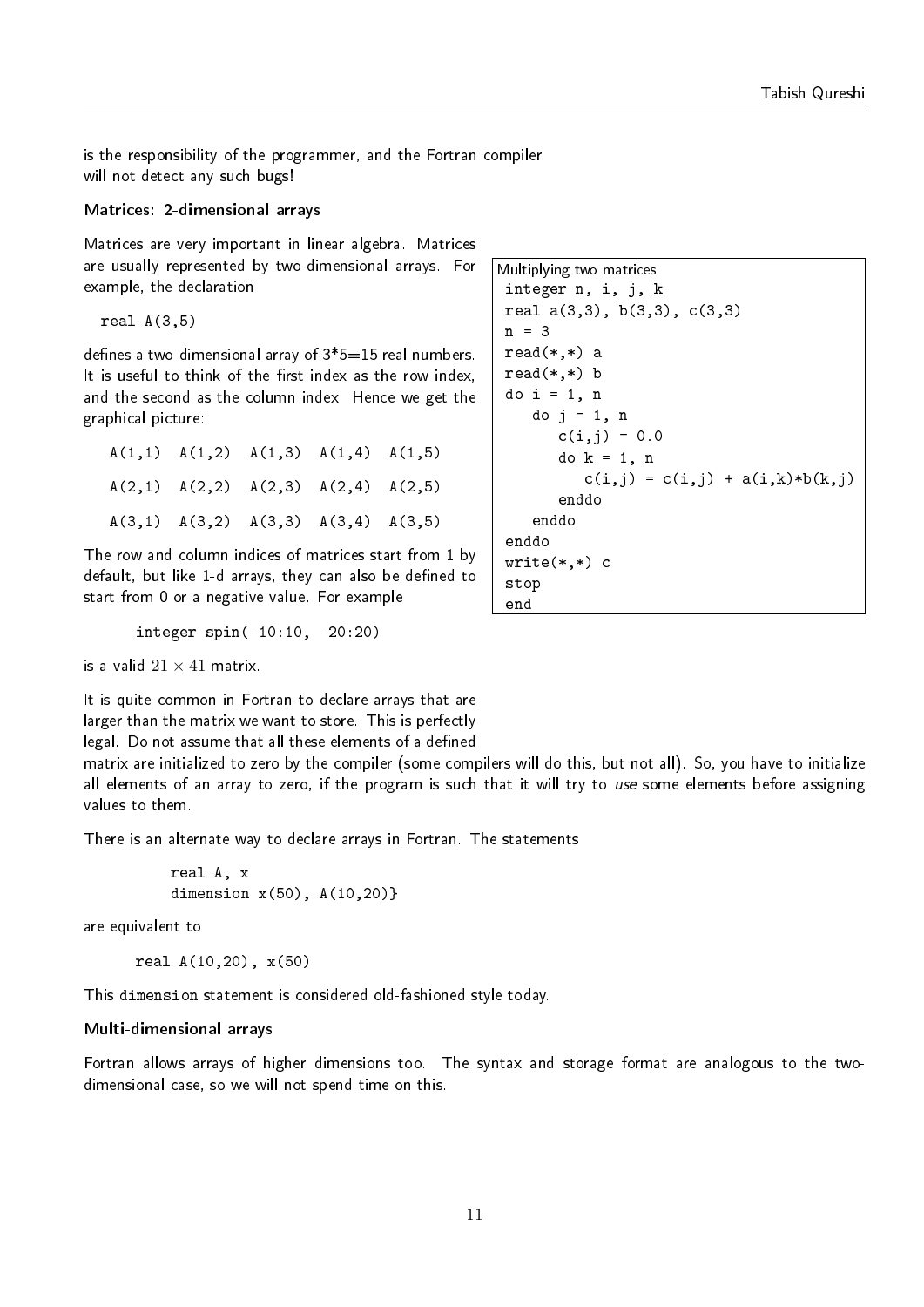## <span id="page-12-0"></span>9 Subprograms

When a programs is more than a few hundred lines long, it gets hard to follow. Fortran codes that solve real engineering problems often have tens of thousands of lines. The only way to handle such big codes, is to use a modular approach and split the program into many separate smaller units called *subprograms*.

A subprogram is a (small) piece of code that solves a well defined subproblem. In a large program, one often has to solve the same subproblems with many different data. Instead of replicating code, these tasks should be solved by subprograms. The same subprogram can be invoked many times with different input data.

Fortran has two different types of subprograms, called functions and subroutines.

## Functions

Fortran functions are quite similar to mathematical functions: They both take a set of input arguments (parameters) and return a value of some type.

A simple example illustrates how to use a built-in function:

 $x = cos(pi/3.0)$ 

Here cos is the cosine function, so x will be assigned the value 0.5 (if pi has been correctly defined; by the way, a quick way to define pi is  $pi = 355./113.$ ).

In general, a function always has a type, i.e., real, integer. double precision etc. For example, if x is a double precision variable, the previous example should read as

 $x = d \cos(p i / 3.0)$ 

where dcos is the double-precision version of the cosine function.

Quite often one needs to define one's own function, depending on the problem one is dealing with. For example, if x and y are the coordinates of the position of a moving particle, one might need to know the distance of the particle from the origin every now and then. Instead of typing the formula at every place, one can define the following function:

```
real function r(x,y)real x, y
r = sqrt(x*x+y*y)return
end
```
We see that the structure of a function closely resembles that of the main program. The main differences are:

- 1. Functions have a type. This type must also be declared in the calling program.
- 2. The return value should be stored in a variable with the same name as the function.
- 3. Functions are terminated by the return statement instead of stop.

To sum up, the general syntax of a Fortran function is:

```
type function name (list-of-variables)
declarations
statements
return
end
```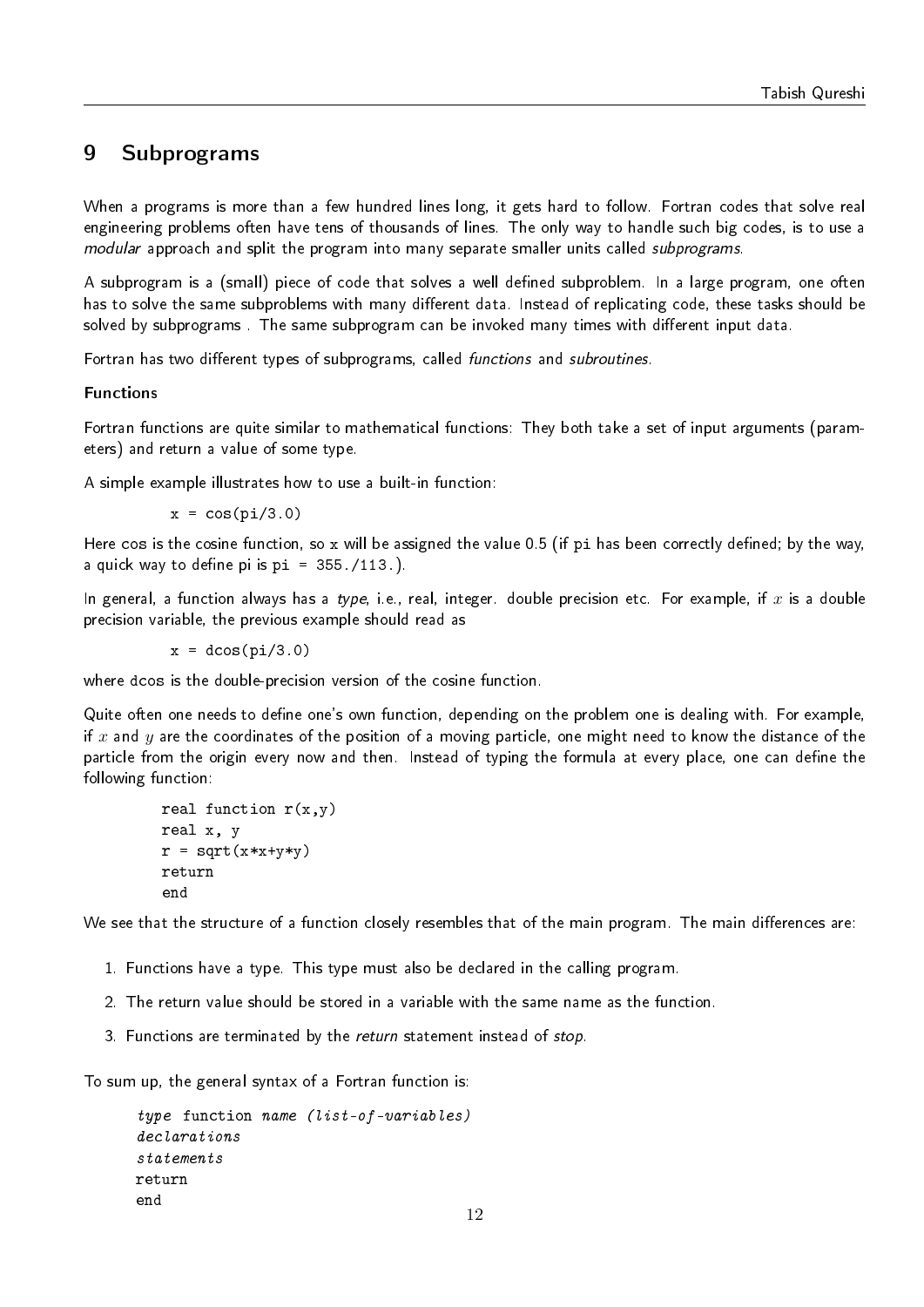The function has to be declared with the correct type in the calling program unit. The function is then called by simply using the function name and listing the parameters in parenthesis.

#### Important notes

1. Variables used inside a function remain inside, including the variables that take values passed by the main program - the main program does'nt know about those variables.

2. Vice-versa also holds true. For example, if pi has been defined in the main program, a function cannot use it. Either it is redefined inside the function, or the main program passes it to the function through one of the arguments of the function.

3. A function can be called by just giving constants, instead of variables. For example the function  $r(x,y)$ described above, could be called from the main program by the statement dist =  $r(3.2, 7.5)$ .

4. A function can call another function from inside.

#### Subroutines

A Fortran function can essentially only return one value. Often we want to return two or more values (or sometimes none!). For this purpose we use the subroutine construct. The syntax is as follows:

```
subroutine name (list-of-arguments)
declarations
statements
return
end
```
Note that subroutines have no type and consequently should not (cannot) be declared in the calling program unit. We give an example of a very simple subroutine. The purpose of the subroutine is to swap two integers.

```
subroutine swap (a, b)
integer a, b, tmp
tmp = aa = bb = tmpreturn
end
```
Note that, unlike the case of function, the variables passed from the main program, are not local. Their values will be passed back to the main program. You have to be careful about this when writing Fortran code, because it is easy to introduce undesired *side effects*. For example, sometimes you may mistakenly treat an input parameter in a subprogram as a local variable and change its value. You should never do this since the new value will then propagate back to the calling program with an unexpected value!

## <span id="page-13-0"></span>10 Random numbers and Monte Carlo simulations

Very often in computer programs, we need to simulate a coin-toss, or throw of a dice. For this, we need random number. For example, if we had a function which randomly returned either value +1 or -1, we could take it as an ideal coin-toss. Unfortunately, it turns out that computers cannot generate true random numbers. What they can generate from various complicated algorithms, are *pseudorandom number*, i.e., numbers which appear to be random. Most Fortran compilers have a built-in function which returns a random value, uniformly distributed in the interval [0,1), i.e. including 0, but not 1. In GNU Fortran 90 compiler, this function is called rand().

In order to generate a random number, the function should be called with an argument 0, for example

 $x = \text{rand}(0)$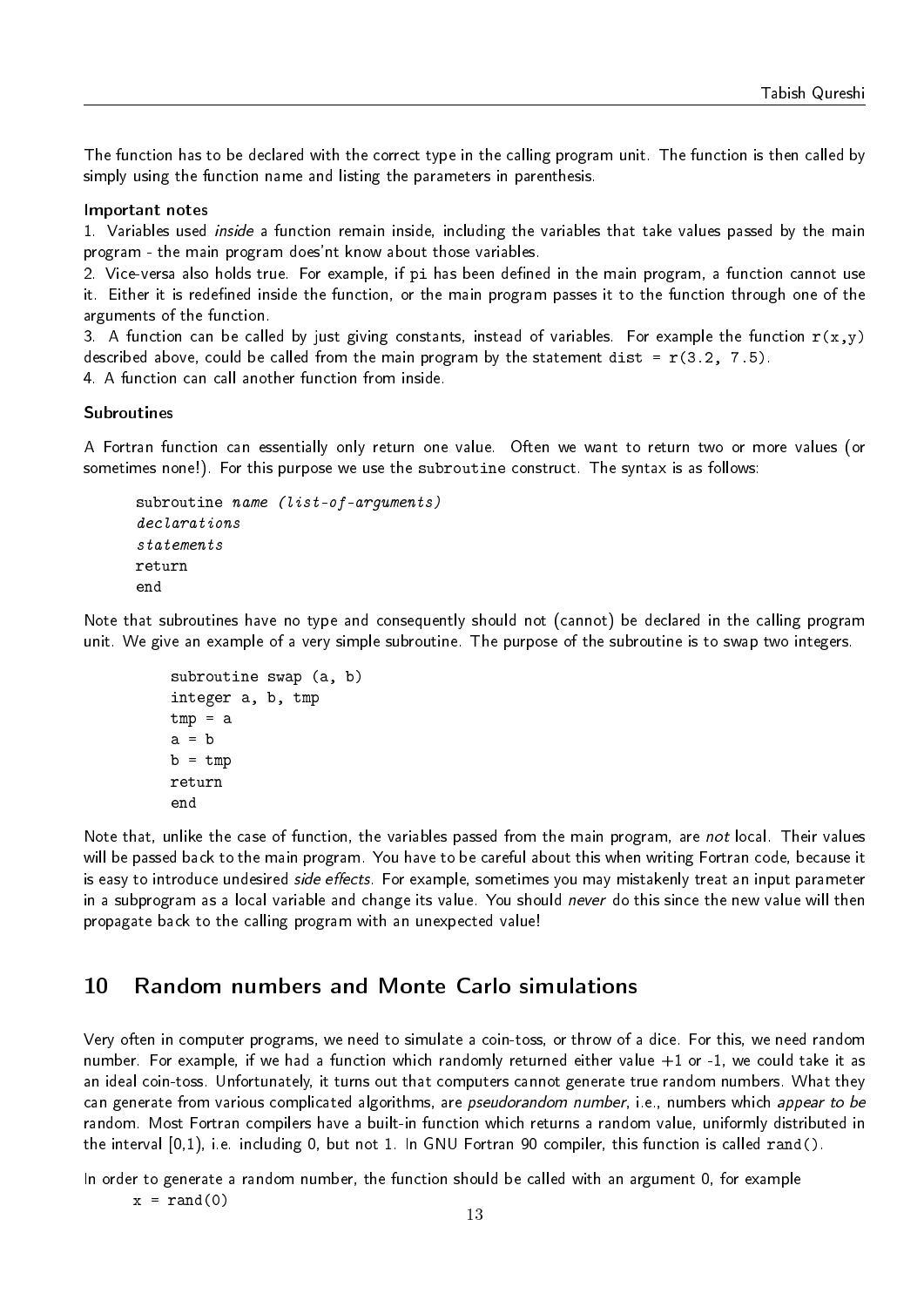assigns a random value to x. However, in order to use the random number effectively, it has to be *initialized* with an integer seed number. In GNU Fortran 90 compiler, the seeding is done by calling the subroutine srand(seed), once before starting the calls to rand(0). As you can guess, srand stands for seed random number generator.

One can look at the example program for a random-walker, in order to understand the use of rand(0).

Note: If you rerun the program with the same seed, it will generate exactly the same sequence of random numbers! In order to generate a new sequence everytime, you should use a different value of the integer seed evertime.

Some people use a clever method of generating a new set of random numbers on every run, by using the built-in function secnds(x), which returns the number of seconds (minus x) since midnight. This value is assigned to the seed.

The random number generator function only gives numbers in the interval [0,1). Sometimes we want random numbers in a different interval, e.g.  $[-1,1)$ . A simple transformation can be used to change intervals. For example, if we want a random number  $(x)$  in the interval  $[a,b)$  we can do so using:

 $x=(b-a)*rand(0)-a$ 

Thus for the interval  $[-1,1)$  we get:  $x=2*rand(0)-1$ .

In fact, we can take our set of numbers from the rand(0) function which have a uniform probability distribution in the interval [0,1) and turn them into a set of numbers that look like they come from just about any probability distribution with any interval that one can imagine!

#### A few examples:

```
dice=int(1+6*rand(0)) \qquad ! This generates the roll of a 6 sided die.
```
 $g=sqrt(-2*log(rand(0))) *cos(2*pi*rand(0))$ 

This generates a random number g from a gaussian distribution with mean=0 and variance=1. We assume that pi is already initialized to 3.14159 in the program.

 $t = -a * log(rand(0))$ 

This generates a random number from an exponential distribution with a decay time  $= a$ .

Being able to transform the random numbers obtained from ran(seed) into any probability distribution function we want is extremely useful and forms the basis of all computer simulations.

### Monte-Carlo simulation

In some types of computer simulation, one sometimes wants to do a particular operation with a probability. For example, in the simulation of Ising Model in physics, one may want to "flip" a spin with some probability. The way to do that is illustrated in the program on the right. The probability with which one wants to flip a spin, is calculated with the formula  $prob = exp(-De\,E/kT)$ . Then a random number is generated and compared with prob. One can see that if  $prob = 1$ , then the random number will always be less than it, and the spin will be flipped with probability 1. If

Flipping a spin with a probability integer S(100,100) : prob = exp(-DelE/kT) if (rand(0) < prob) then S(i,j) = -S(i,j) endif : : stop end

prob = 0.5, 50% of the time the random number will be greater than 0.5, and 50% of the time it will be less than that. So, spin will be flipped with probability  $0.5$ .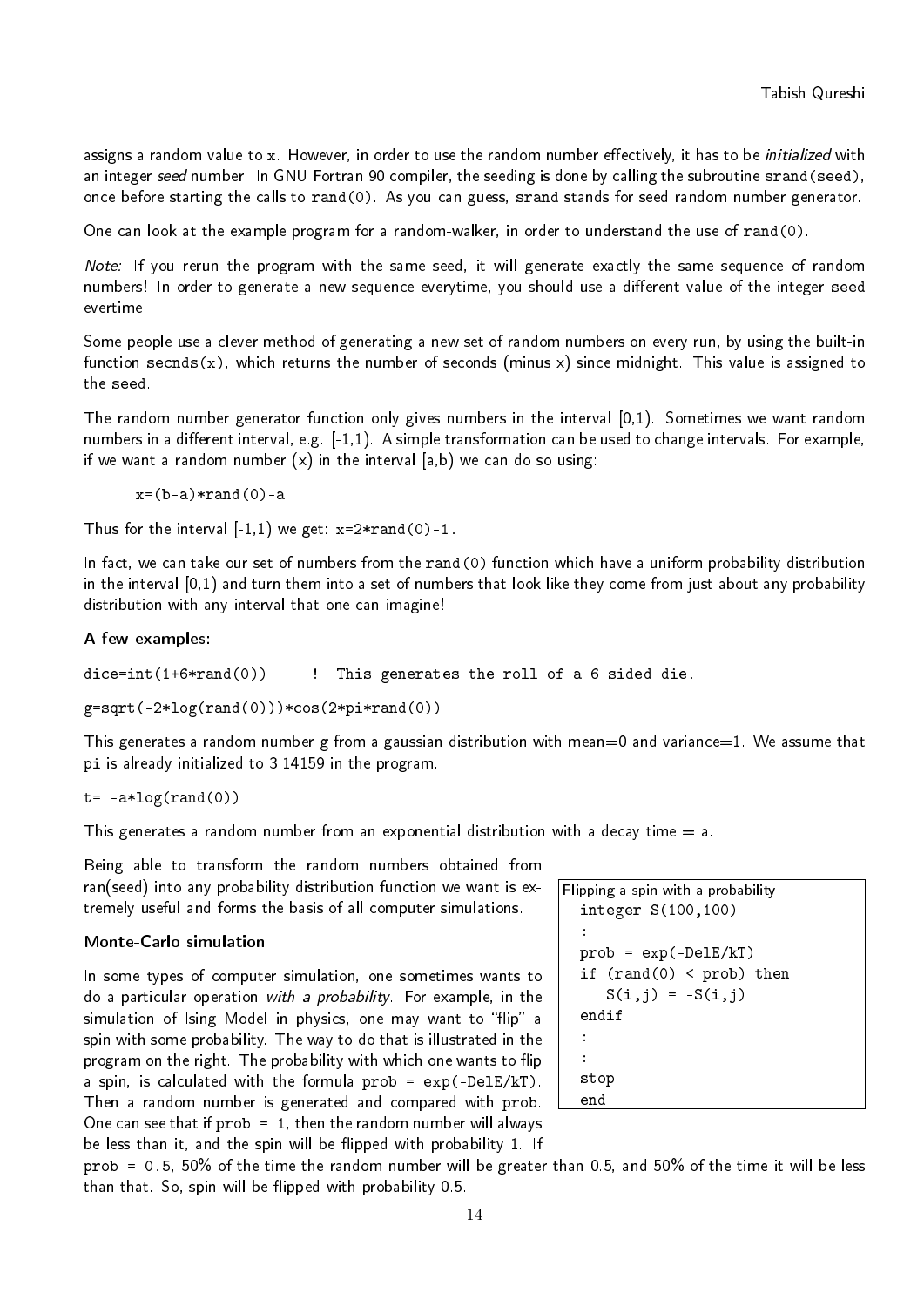This type of simulation often goes by the name "Monte Carlo". Why Monte Carlo? In the pre-computer era a popular way to obtain a set of random numbers was to use a roulette wheel, just the type found in the Mediterranean city of Monte Carlo, famous for its gambling casino.

## <span id="page-15-0"></span>11 Some tit-bits

## The parameter statement

Some constants appear many times in a program. It is then often desirable to define them only once, in the beginning of the program. This is what the parameter statement is for. It also makes programs more readable. Moreover, if you are defining the dimensions of many arrays in the main program, you cannot use a variable for that:

```
n = 100real a(n,n), b(n,n), c(n,n), vec(n) ! This is WRONG
:
```
This is wrong because n = 100 is an executable statement and the declaration of arrays is a non-executable statement, which should come before any executable statement. The right way to do it is

```
parameter(n=100, pi=3.14159)
real a(n,n), b(n,n), c(n,n), vec(n) ! This is correct
:
```
Remember that the "variable" defined in the parameter statement is not a variable but rather a constant whose value can never change.

## The exit and cycle statements

The exit statement can be used to come out of a loop, if a condition is satisfied. See the random-walker example.

The cycle statement can be used to skip the rest of the statements in a loop cycle, and go to the next value of the loop index.

The continue and goto statements

The continue statement does absolutely nothing. It is mostly used to specify a location in a program, together with a statement label, like

10 continue

One may occasionally want to use the goto statement to break the flow of the program, and make it go to a particular location, specified by a labelled continue statement.

The use of goto statement is considered a very clumsy programming practice, and should be avoided. It makes the logic of the program hard to follow.

## Reading input from files, writing output to files

Although normally the reading/writing of files is handled via the open and close statements in Fortran, there is a quick and dirty way to do it without those statements.